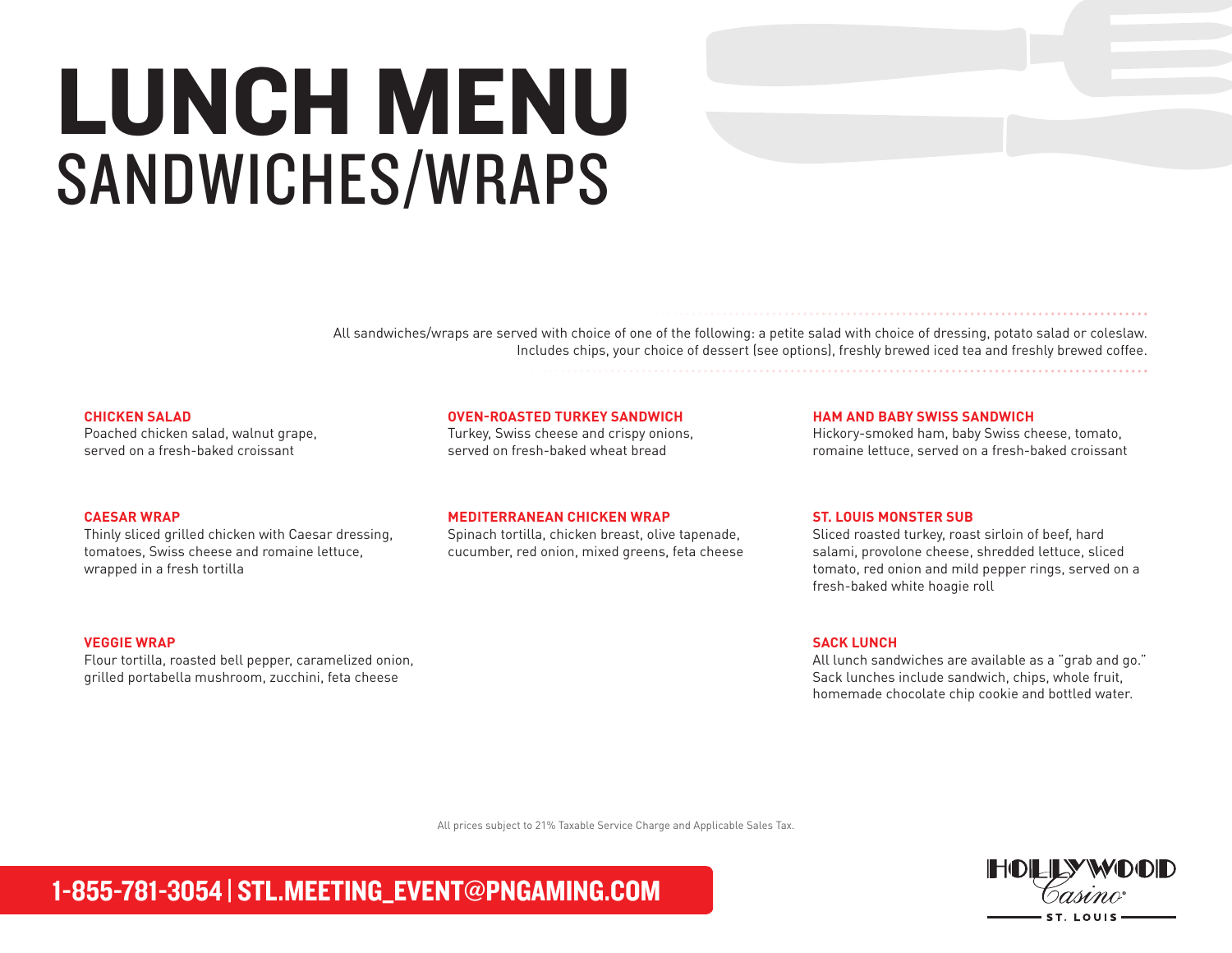# LUNCH MENU PLATED HOT ENTRÉES

All hot entreés include a house salad, freshly baked rolls, chef's choice of vegetable and your choice of dessert (see options), freshly brewed iced tea, and freshly brewed coffee.

#### **CHICKEN PARMESAN**

Chicken breast, marinara, crusted with mozzarella and Parmesan cheeses

#### **CHICKEN PICCATA**

Chicken piccata accompanied by angel hair pasta and lemon cream sauce

#### **ROASTED GROUPER**

Capers, tomato lemon relish, warm white bean spinach salad

#### **CHICKEN MEDITERRANEAN**

Roasted bell peppers, caramelized onion, grilled mushrooms, olives, tapenade, mixed greens, feta cheese

**PASTA CON BROCCOLI** 

Alfredo, broccoli and mushrooms Add chicken - \$3.00 up-charge

#### **MARINATED NEW YORK STRIP STEAK**

8 oz. strip steak accompanied by mushroom ragout and smashed potatoes

All prices subject to 21% Taxable Service Charge and Applicable Sales Tax.

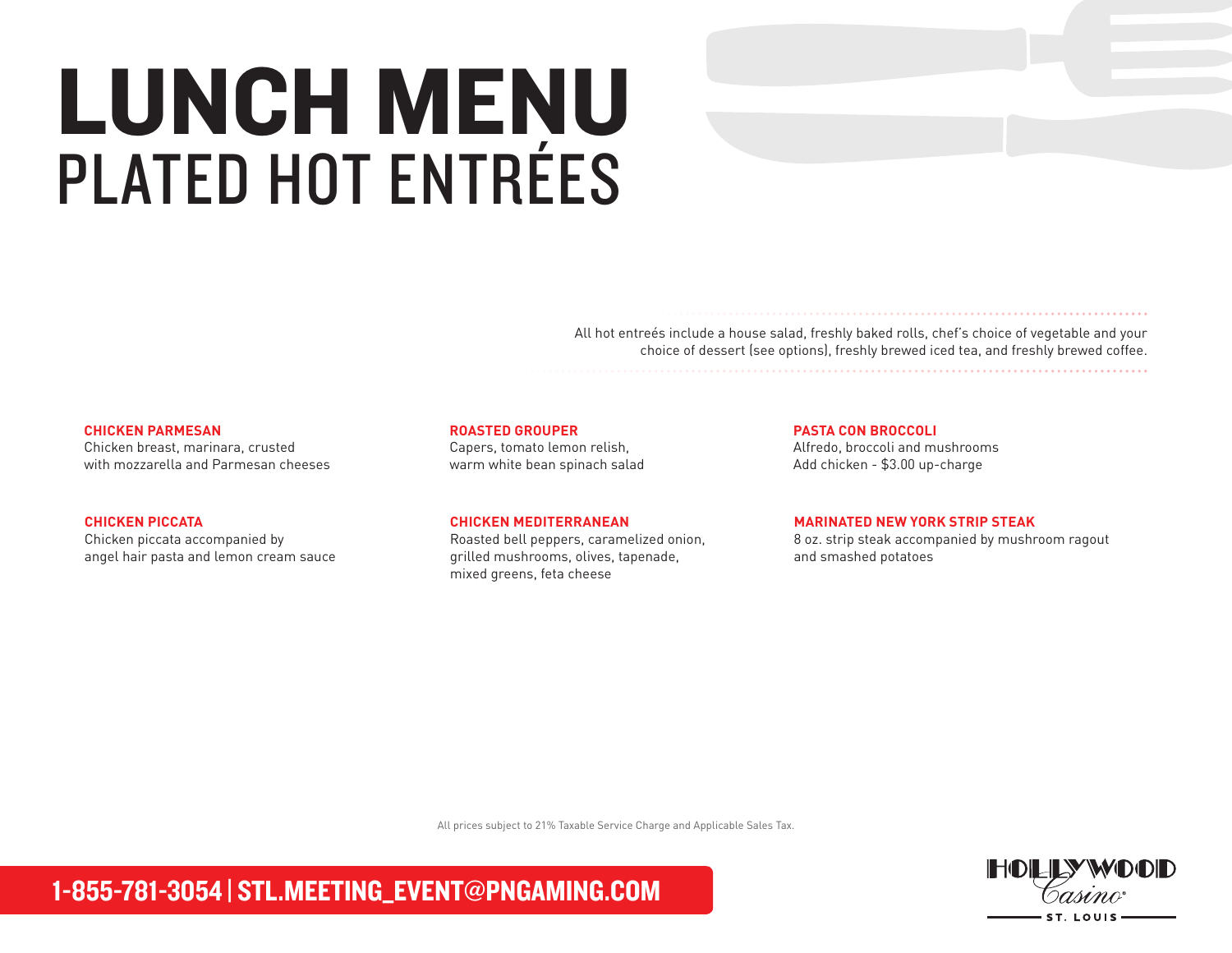# LUNCH MENU THE DELI BUFFET

25-person minimum required. All buffet lunches include freshly brewed iced tea and freshly brewed coffee. Buffet lunches are 1.5 hours of service.

#### **SALADS**

- Mixed garden salad with assorted dressings
- Pasta salad
- Classic coleslaw

#### **ASSORTED DELI TRAY**

- Thinly sliced roast beef
- Smoked turkey breast
- Honey ham
- Salami

#### **ASSORTED CHEESE TRAY**

- Swiss
- American
- Cheddar
- Pepper Jack

#### **ASSORTED RELISH TRAY**

- Lettuce
- Sliced tomatoes
- Pickles
- Sliced onion

#### **ASSORTED SLICED BREAD**

**VARIETY OF CHIPS**

#### **CHEF'S CHOICE OF DESSERT**

All prices subject to 21% Taxable Service Charge and Applicable Sales Tax.